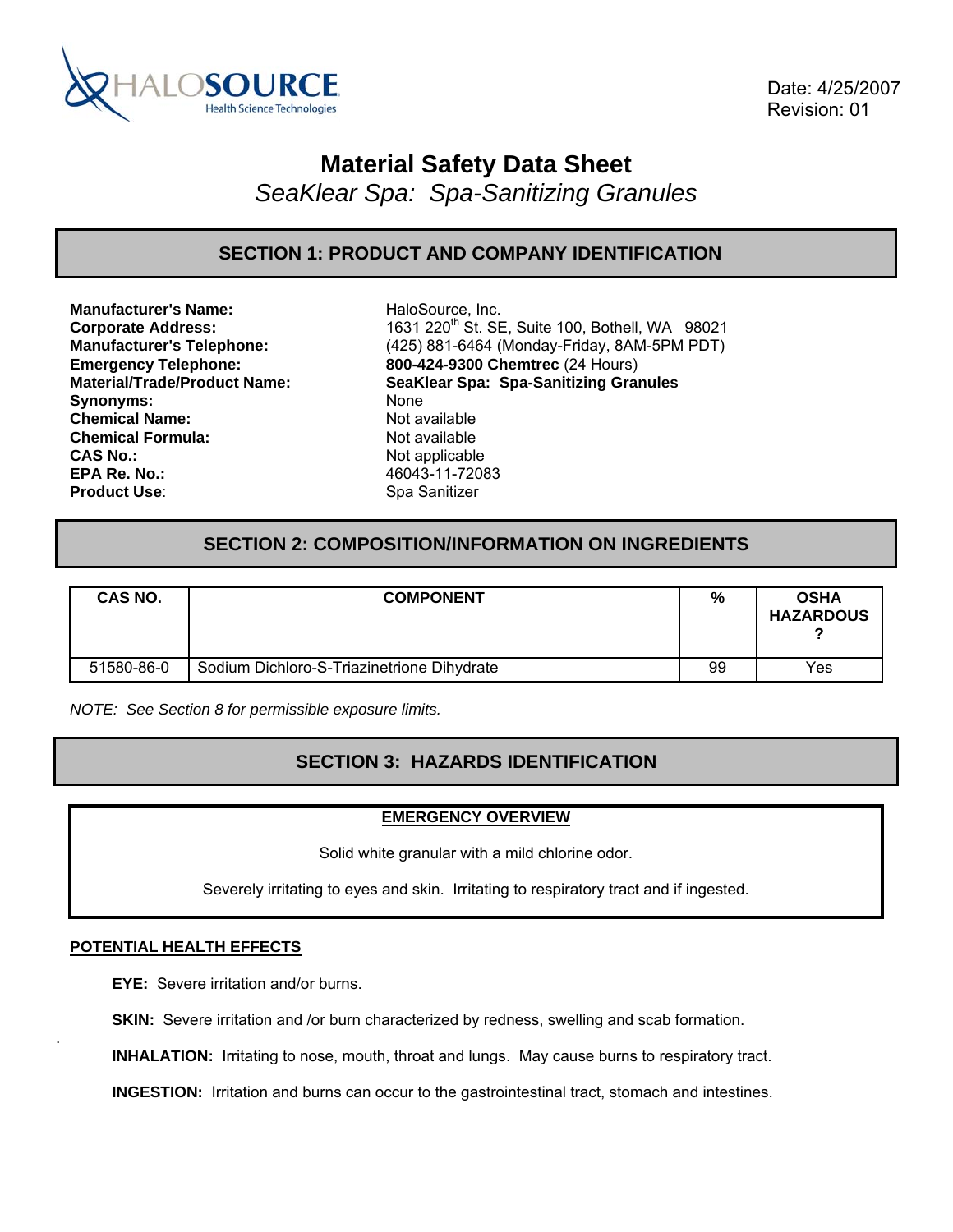### *SeaKlear Spa: Spa-Sanitizing Granules Page Number: 2 of 6*

**CHRONIC EXPOSURE/CARCINOGENICITY:** Repeated skin exposure may cause tissue destruction. Inhalation exposure may cause impairment of lung function and permanent lung damage.

**SIGNS AND SYMPTOMS OF OVEREXPOSURE:** Stinging, burning, coughing if inhaled. May irritate eyes with stinging, watering, inflammation; may cause chemical burns to eyes and surrounding tissue. May irritate skin with redness, swelling, and scab formation. May irritate gastrointestinal system if ingested.

**AGGRAVATION OF PRE-EXISTING CONDITIONS:** None known.

#### **POTENTIAL ENVIRONMENTAL EFFECTS:** None known.

### **SECTION 4: FIRST AID MEASURES**

#### **FIRST AID PROCEDURES**

**EYE CONTACT:** Immediately flush with large amounts of water for at least 15 minutes, occasionally lifting the upper and lower eyelids. Call a physician at once.

**SKIN CONTACT:** Immediately flush with water for at least 15 minutes. Call physician. If clothing comes in contact with the product, remove immediately and launder before re-use.

**INHALATION:** Remove to fresh air. If breathing is difficult, administer oxygen, keep the person warm and at rest. Call a physician.

**INGESTION:** Do not induce vomiting. Immediately drink large quantities of water. Call a physician at once. Do not give anything by mouth if the person is unconscious or if having convulsions.

#### **NOTE TO PHYSICIANS:** Not available.

### **SECTION 5: FIRE FIGHTING MEASURES**

**UPPER FLAMMABLE LIMIT: Not available** 

**FLASH POINT:** Not available **AUTOIGNITION TEMPERATURE:** Not available **FLAMMABLITY CLASS (OSHA):** Not applicable **FLAME PROPAGATION/BURNING RATE:** Not available

**UNIQUE FIRE PROPERTIES:** None known

**HAZARDOUS COMBUSTION PRODUCTS:** None

**EXTINGUISHING MEDIA:** Water spray or fog.

**PROTECTION OF FIREFIGHTERS:** Use water to cool containers exposed to fire. On small fires, use water spray or fog. On large fires, use heavy deluge or fog streams. Flooding amounts of water may be required before extinguishment can be accomplished. **Do not** use dry chemical extinguishers containing ammonia compounds.

### **SECTION 6: ACCIDENTAL RELEASE MEASURES**

**PERSONAL PROTECTIVE EQUIPMENT:** See Section 8 (Personal Protective Equipment).

**ENVIRONMENTAL PRECAUTIONS:** None known.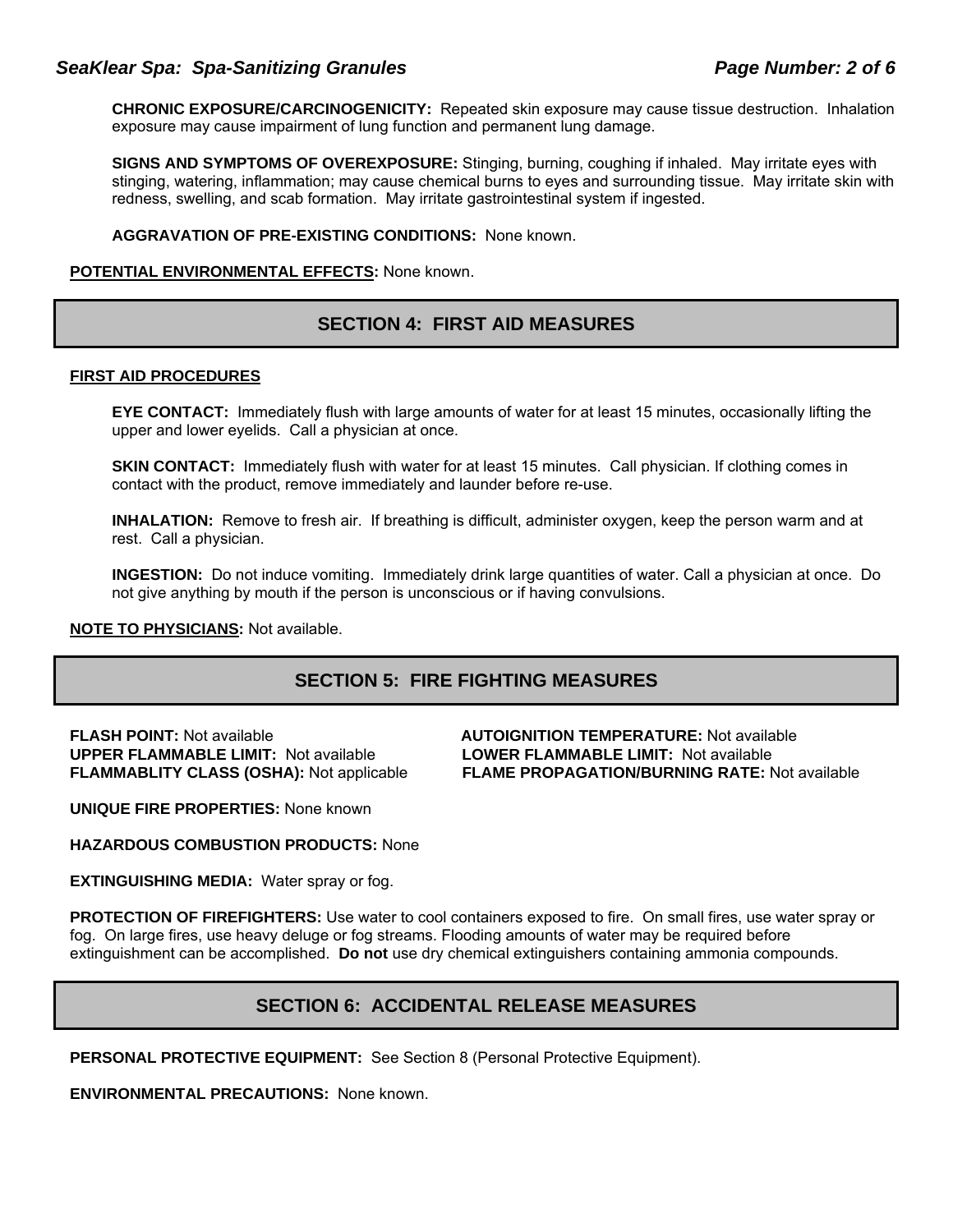### *SeaKlear Spa: Spa-Sanitizing Granules Page Number: 3 of 6*

**METHODS FOR CLEANING UP:** Do not contaminate spill material with any organic materials, ammonia, ammonium salts or urea. Clean up all spill material with clean. Dry dedicated equipment and place in a clean, dry container. If spilled material is dry, do not put water directly on it.

# **SECTION 7: HANDLING AND STORAGE**

#### **SAFE** *HANDLING* **RECOMMENDATIONS**

**VENTILATION:** Use with adequate ventilation.

**FIRE PREVENTION:** No special requirements.

**SPECIAL HANDLING REQUIREMENTS:** Wash hands thoroughly after handling.

#### **SAFE** *STORAGE* **RECOMMENDATIONS**

**CONTAINMENT:** Keep container closed when not in use.

**STORAGE ROOM RECOMMENDATIONS:** Do not store at temperatures above 60°C/140°°F

**INCOMPATIBLE MATERIALS:** Other oxidizers, organic materials, reducing agents, acids, bases, nitrogen containing compounds, dry fire extinguishers containing mono-ammonium phosphates.

**STORAGE CONDITIONS:** Product has an indefinite shelf life if stored at room temperature.

### **SECTION 8: EXPOSURE CONTROLS/PERSONAL PROTECTION**

#### **ENGINEERING CONTROLS:** Use local exhaust.

#### **PERSONAL PROTECTIVE EQUIPMENT (PPE)**

**EYE/FACE PROTECTION:** Wear safety glasses with side shields or goggles.

**SKIN PROTECTION:** For operations where skin contact can occur, wear impervious apron and impermeable clothing.

**HAND PROTECTION**: Wear neoprene gloves.

**RESPIRATORY PROTECTION:** A respiratory protection program that meets OSHA's 29 CFR 1910.134 and ANSI Z88.2 requirements must be followed whenever workplace conditions warrant a respirator's use. An MSHA-NIOSH approved full facepiece respirator equipped with chlorine cartridges and a dust/mist type prefilter is recommended.

**GOOD HYGEIENE/WORK PRACTICES:** Always follow good hygiene/work practices by avoiding vapors or mists and contact with eyes and skin. Thoroughly wash hands after handling and before eating or drinking. Always wear the appropriate PPE when repairing or performing maintenance on contaminated equipment.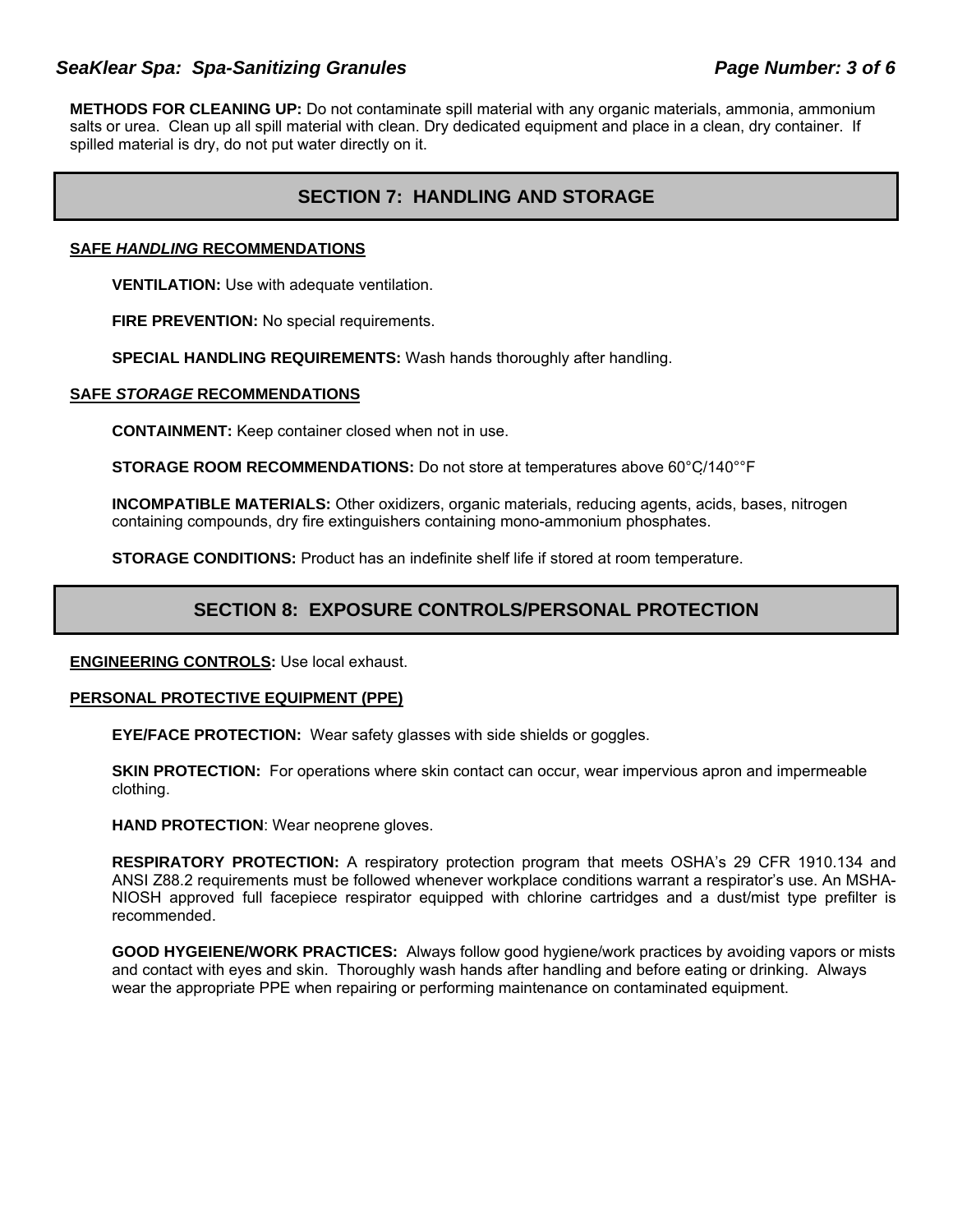### *SeaKlear Spa: Spa-Sanitizing Granules Page Number: 4 of 6*

### **EXPOSURE GUIDELINES**

| <b>PERMISSIBLE EXPOSURE LIMITS</b> |            |             |              |             |                    |             |
|------------------------------------|------------|-------------|--------------|-------------|--------------------|-------------|
| <b>INGREDIENT</b>                  | OSHA       |             | <b>WISHA</b> |             | <b>ACGIH (TLV)</b> |             |
| CAS NO.                            | TWA        | <b>STEL</b> | TWA          | <b>STEL</b> | TWA                | <b>STEL</b> |
| Not applicable                     | Not        | Not         | <b>Not</b>   | <b>Not</b>  | Not                | <b>Not</b>  |
|                                    | applicable | applicable  | applicable   | applicable  | applicable         | applicable  |

### **SECTION 9: PHYSICAL AND CHEMICAL PROPERTIES**

**COLOR:** White **SHAPE:** Granular **PHYSICAL FORM:** Solid **ODOR:** Mild chlorine **pH:** 6.0 – 6.5 **VAPOR PRESSURE:** Not available **VAPOR DENSITY: Not available MELTING POINT:** Not available **FREEZING POINT:** Not available

**SOLUBILITY IN WATER:** 29% @ 130°C **SPECIFIC GRAVITY OR DENSITY:** 0.96 @ 20°C

*NOTE: These physical data are typical values based on material tested but may vary from sample to sample. Values should not be construed as a guaranteed analysis of any specific lot or as specifications.*

# **SECTION 10: STABILITY AND REACTIVITY**

**CHEMICAL STABILITY:** Stable under normal conditions.

**CONDITIONS TO AVOID:** None known.

**MATERIALS TO AVOID (INCOMPATIBILITY):** Other oxidizers, organic materials, reducing agents, acids, bases, nitrogen containing compounds, dry fire extinguishers containing mono-ammonium phosphates.

**HAZARDOUS DECOMPOSITION PRODUCTS:** Nitrogen trichloride, chlorine, carbon monoxide.

**HAZARDOUS POLYMERIZATION:** Not known.

### **SECTION 11: TOXICOLOGICAL INFORMATION**

**ORAL LD<sub>50</sub> (rat): 738 MG/KG** 

**DERMAL LD<sub>50</sub> (rabbit): > 2G/KG** 

**INHALATION LC<sub>50</sub> (rabbit):** > 50 MG/L (1 HOUR, RATS - NOMINAL CONCENTRATION)

**SKIN IRRITATION: Causes burns to skin.** 

**EYE IRRITATION:** Causes burns to eyes.

**SKIN SENSITIZATION: Not available.** 

**ADDITIONAL INFORMATION:** Not available.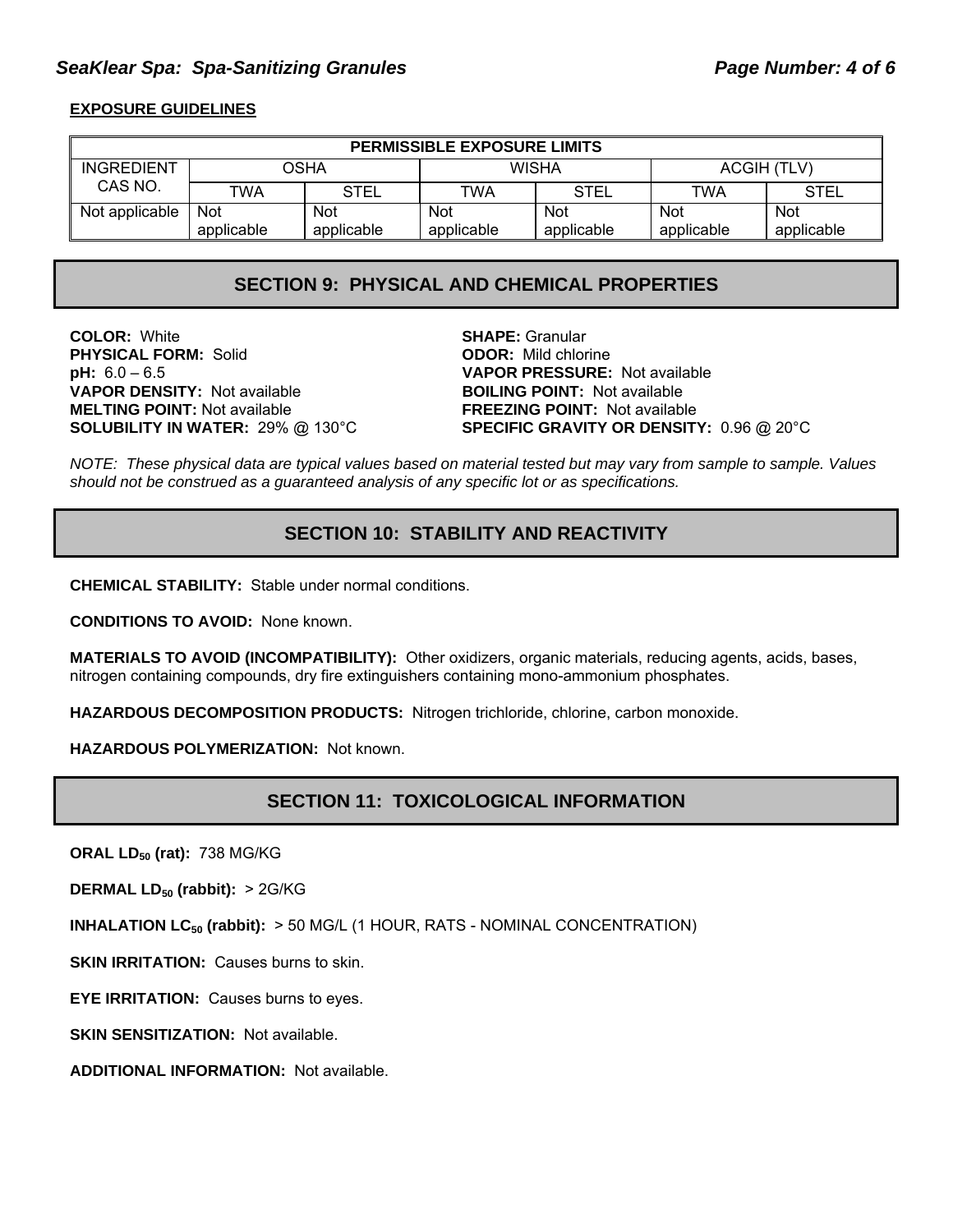# **SECTION 12: ECOLOGICAL INFORMATION**

**ECOTOXICITY:** Not available.

**MOBILITY:** Not available.

**PERSISTENCE AND DEGRADABILITY:** Not available.

**BIOACCUMULATIVE POTENTIAL:** Not available.

**ADDITIONAL INFORMATION:** Not available.

### **SECTION 13: DISPOSAL CONSIDERATIONS**

If this product as supplied becomes a waste, it does meet the criteria of a hazardous waste as defined under the Resource Conservation and Recovery Act (RCRA) 40 CFR 261. Please be advised that state and local requirements for waste disposal may be more restrictive or otherwise different from federal regulations. Consult state and local regulations regarding the proper disposal of this material.

*NOTE: Chemical additions, processing or otherwise altering this material may make the waste management information presented in this MSDS incomplete, inaccurate or otherwise inappropriate.* 

# **SECTION 14: TRANSPORT INFORMATION**

### **U.S. DEPARTMENT OF TRANSPORTATION (DOT):**

| <b>Proper Shipping Name:</b>              | Not Regulated |
|-------------------------------------------|---------------|
| <b>Hazard Class:</b>                      | Not Regulated |
| <b>Identification Number (UN Number):</b> | Not Regulated |
| Packing Group (PG):                       | Not Regulated |

### **SECTION 15: REGULATORY INFORMATION**

**TSCA STATUS:** Listed

#### **CERCLA REPORTABLE QUANTITY (RQ):**

| <b>CHEMICAL NAME</b> | <b>RQ</b>      |
|----------------------|----------------|
| Not applicable       | Not applicable |

#### **SARA TITLE III SECTION 302 EXTREMELY HAZARDOUS SUBSTANCES (EHS):**

| <b>CHEMICAL NAME</b> | TPQ            | RQ             |
|----------------------|----------------|----------------|
| Not applicable       | Not applicable | Not applicable |

**SARA TITLE III SECTION 311/312 HAZARD CATEGORIES:** Does this product/material meet the definition of the following hazard classes according to the EPA 'Hazard Categories' promulgated under Sections 311 and 312 of SARA Title III?